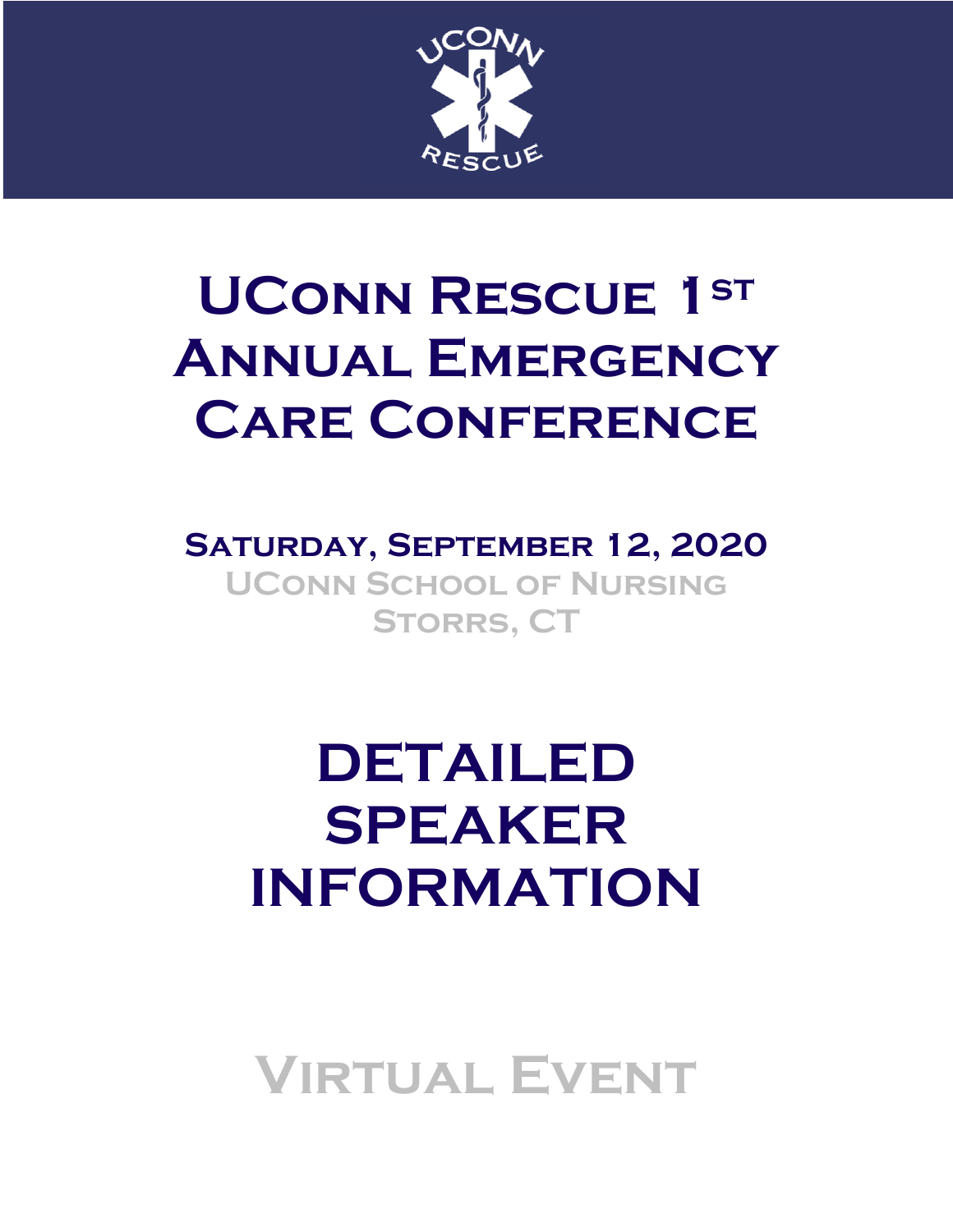

## **conference speakers**

#### **WILLIAM PEREZ, EdD, NRP, EMS-I Fire chief, university of Connecticut fire department**

William Perez is the current Fire Chief for the University of Connecticut Fire Department and a 25-year retired Assistant Fire Chief of the East Hartford Fire Department. Will serves as the commanding officer for the Connecticut Capitol Region Hazardous Materials Response Team. Will started his public safety career in 1987 as an EMT and became a licensed paramedic in 1990. He has had the opportunity to use his medical expertise while working as a Fleet Marine Force Navy Corpsman during Operation Iraqi Freedom. He has been a member of the adjunct faculty at Capital Community College in Hartford, since 1995, where he teaches fire science, emergency management, and paramedicine. Will is also an instructor at the National Fire Academy where teaches Hazmat, EMS, and Leadership Classes. During his career, Will has earned a multitude of awards and recognitions from the US Navy and the East Hartford Fire Department. He obtained his Doctorate in Educational Leadership at the University of Hartford. Will has a Master of Public Administration from Anna Maria College, a Bachelor of Science with a concentration of Public Safety, and an Associate of Science with a Paramedic concentration.

#### **JOSHUA BEAULIEU, MBA, LP, CEMSO Battalion chief, Manchester fire-rescue-ems**

Joshua Beaulieu MBA, LP, CEMSO is the current Battalion Chief of EMS for Manchester Fire-Rescue-EMS. Josh has been a licensed paramedic since 1996. In his current role he is responsible for paramedic and first responder service delivery and EMS planning for special events and low frequency critical incidents. Over his career Josh has been actively involved in community planning and outreach around EMS-related topics such as community services coordination, public bleeding control programs and public safety training for hybrid targeted violence / active shooter incidents. Josh is also a co-founder of B2 Products LLC in Tolland, CT and is an inventor named on multiple patents for some of the unique patient handling equipment his company has developed. Josh is an active contributor to several EMS and fire service committees and professional organizations and is the chair of the CT EMS Advisory Board's MIH Committee. He regularly presents on a variety of leadership, safety and patient care topics for professional audiences and community groups.

#### **RAFFAELLA, "RALF", COLER, RN, MEd, Paramedic Director, CT DPH Office of emergency medical services**

Ralf currently she serves as the Director for the Connecticut Department of Public Health, Office of Emergency Services. She is an experienced healthcare provider and educator. She has a background in Emergency Medicine and EMS Education. Ralf began her career at Hartford Hospital where she worked for 38 years prior to joining state government. While at Hartford Hospital she worked in the Emergency department as a care provider, served in the role of EMS Coordinator and left as Director of EMS Education. She also served as the program director for the Goodwin College/Hartford Hospital Paramedic Program and under her leadership the program attained COAEMSP accreditation. She is registered nurse, paramedic, an Emergency Medical Service Instructor and holds instructor certification in BLS.